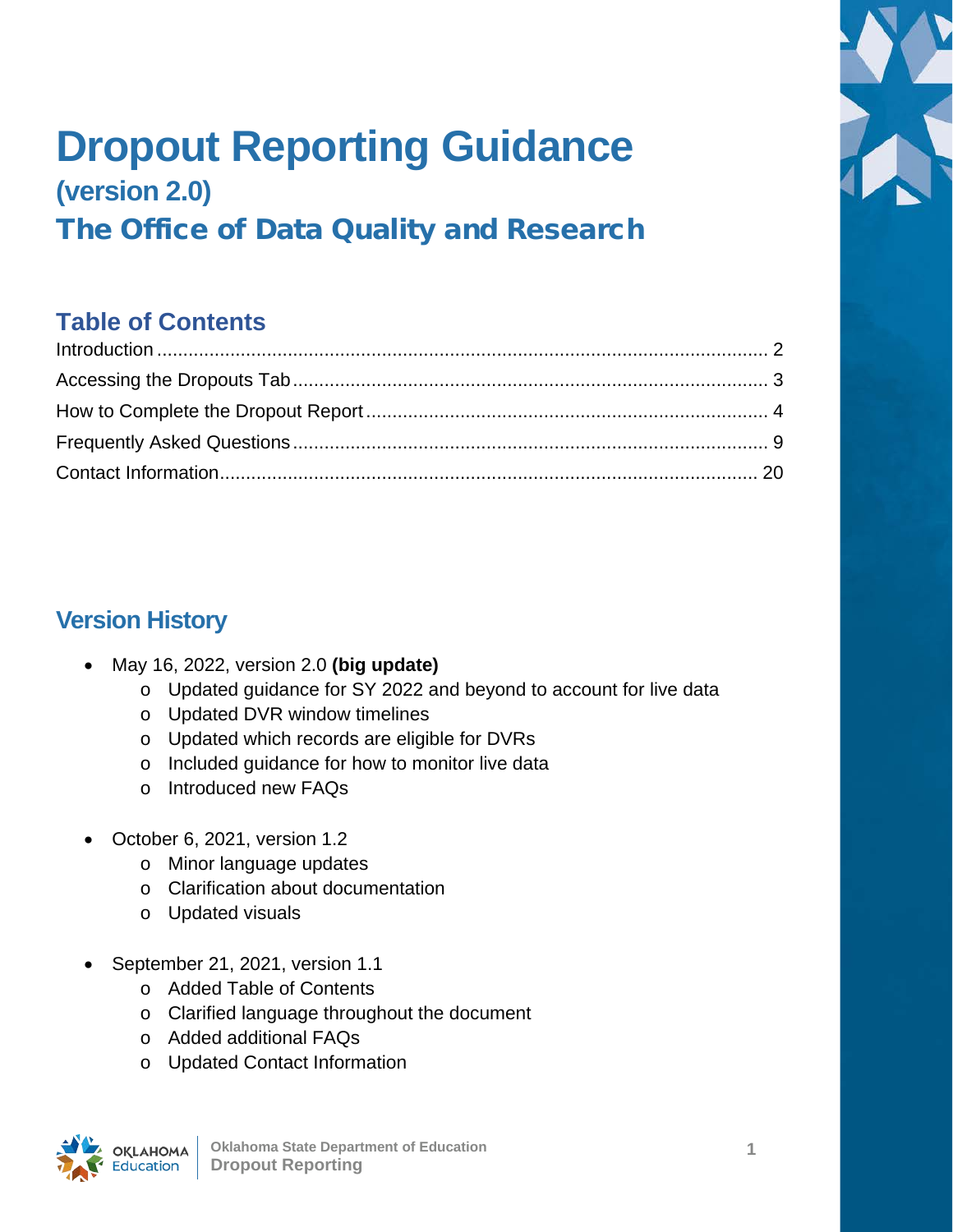

## <span id="page-1-0"></span>**Introduction**

Students who fail to graduate from high school face lifelong consequences including fewer job opportunities and lower wages. The dropout reporting tab in the Accountability Reporting application in Single Sign-On aims to simplify dropout reporting and better aid districts' efforts to flag and recover potential student dropouts

The dropout reporting tab processes up-to-date enrollment data submitted to the Wave by your Student Information System (SIS). Thus, moving forward, you will be able to identify in real-time any students who have exited your school and, based on their exit code or absence of a subsequent enrollment, may be considered a dropout for that school year, allowing ample time for dropout recovery efforts.

This real-time application will allow both districts and OSDE to accurately account for students that meet the [federal definition](https://www2.ed.gov/about/inits/ed/edfacts/sy-20-21-nonxml.html) of a dropout. This dropout reporting tab is the source data for the reports to the U.S. Department of Education and the state dropout report.

This tool will allow districts to:

- Review the dropout status of all students (see the  $FAQs$  for the definition of dropouts);
- Easily identify and resolve data conflicts;
- Create Data Verification Requests (DVR) during a Fall reporting window for students who were enrolled the previous year and transferred, exited to homeschool, etc. over the summer or in the following fall.

The dropout reporting tab is designed to function similarly to and work with the enrollment graduations tab. Thus, any changes made on this report will automatically be applied, if applicable, to the graduation report, and vice versa.

*Note:* Although the dropout report is located within the Accountability Reporting application, it is supported by the Office of Data Quality and Research. Please see the [FAQs](#page-8-0) for contact information.

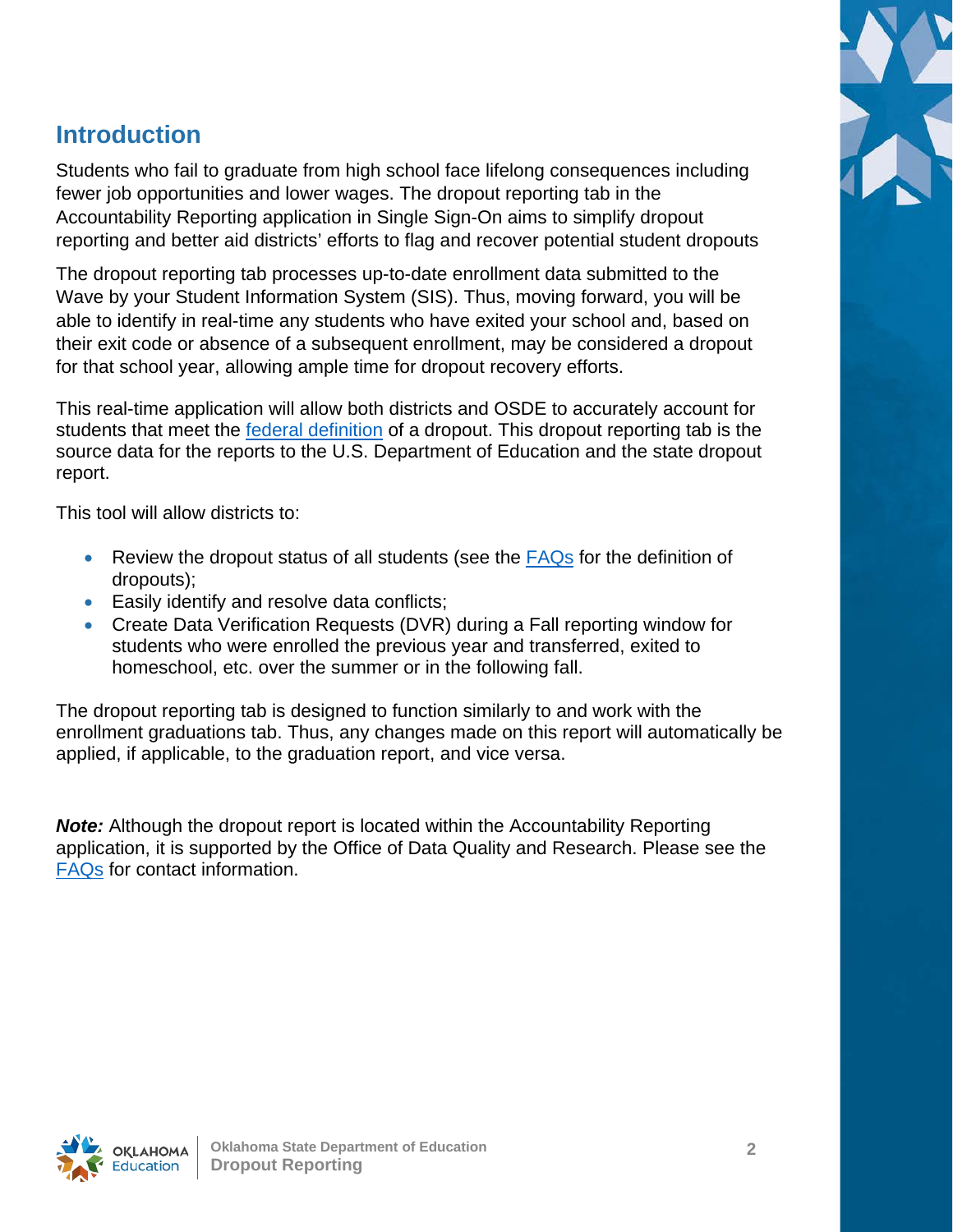# <span id="page-2-0"></span>**Accessing the Dropouts Tab**

The dropouts tab displays the dropout status for all students whose last enrollment record in the Wave during the reporting period is at your school (i.e., students who have a confirmed transfer will not show on the report). The dropout reporting period runs from October 1 of the current school year to September 30 of the following school year. For example, the school year 2022 dropout reporting period runs from October 1, 2021 to September 30, 2022. The dropout tab will remain open throughout the school year for review. However, DVRs for over-the-summer transfers, fall re-entries, etc. will only be a available during a specific fall reporting window (further details are given later in this document)**.** 

The dropouts tab can be accessed by signing into your Single Sign-On account and choosing *Accountability Reporting*. If you are a district user, you will then need to select a specific school.



From Accountability Reporting, click on *Student Data* and then click the tab *Dropouts*.

| B Contact                             |                   |                                       |                        |                               |          | IAI School Data   ≗: Student Data   M Reports v   A Conflicts   A Appeals |
|---------------------------------------|-------------------|---------------------------------------|------------------------|-------------------------------|----------|---------------------------------------------------------------------------|
|                                       |                   |                                       |                        |                               |          |                                                                           |
| <b>Students</b><br><b>Enrollments</b> | <b>Attendance</b> | <b>English Learners   Assessments</b> | <b>Assessments ELP</b> | <b>Enrollment Graduations</b> | Dropouts | <b>Coursework</b>                                                         |
|                                       |                   |                                       |                        |                               |          |                                                                           |

This will open a table that displays all student records for the selected school year related to dropouts as indicated by the Year drop down.

| a Chery argua che la<br>Year: $2021$ $\times$ |                |                    |            |             | EZ Entry (Dropout) : 31 Open                       |                    |                       | >> Create DVR          |                                |                       |                      |                      |                           |  |
|-----------------------------------------------|----------------|--------------------|------------|-------------|----------------------------------------------------|--------------------|-----------------------|------------------------|--------------------------------|-----------------------|----------------------|----------------------|---------------------------|--|
| Records 1 to 100 of 3338                      |                |                    |            |             | Print                                              |                    | 34 Next               |                        |                                |                       |                      |                      | $\pm$ 0 $\pm$             |  |
| Existin<br><b>DVR</b><br><b>DVR</b>           | School<br>Year | <b>STN</b><br>33.Y | First Name | Middle Name | Last Name<br><b><i>CONTRACTORY CONTRACTORY</i></b> | Other<br>Placement | <b>Oropped</b><br>Out | Grade Level<br>At Exit | Days Since<br>Exit<br>$\equiv$ | Exit Code<br>$\equiv$ | Enrollment<br>Detail | Process Include<br>ㄹ | Record<br><b>Conflict</b> |  |
|                                               |                |                    |            |             |                                                    | $\checkmark$       |                       | $\sim$                 |                                |                       |                      |                      | $\checkmark$              |  |
| ◡<br>$\blacksquare$                           | 2021           |                    |            |             |                                                    |                    | N                     | 12                     |                                |                       | View<br>$\sim$       | 5x                   |                           |  |

Click on a student's *STN* (State Testing Number) to access additional student-level data including enrollment history, attendance history, demographics, assessments history, and coursework. You can also click on *View* in the *Enrollment Detail* column to open a window that displays details about the student's most current enrollment. Click to  $\bullet$ close the window and return to your dropout table.



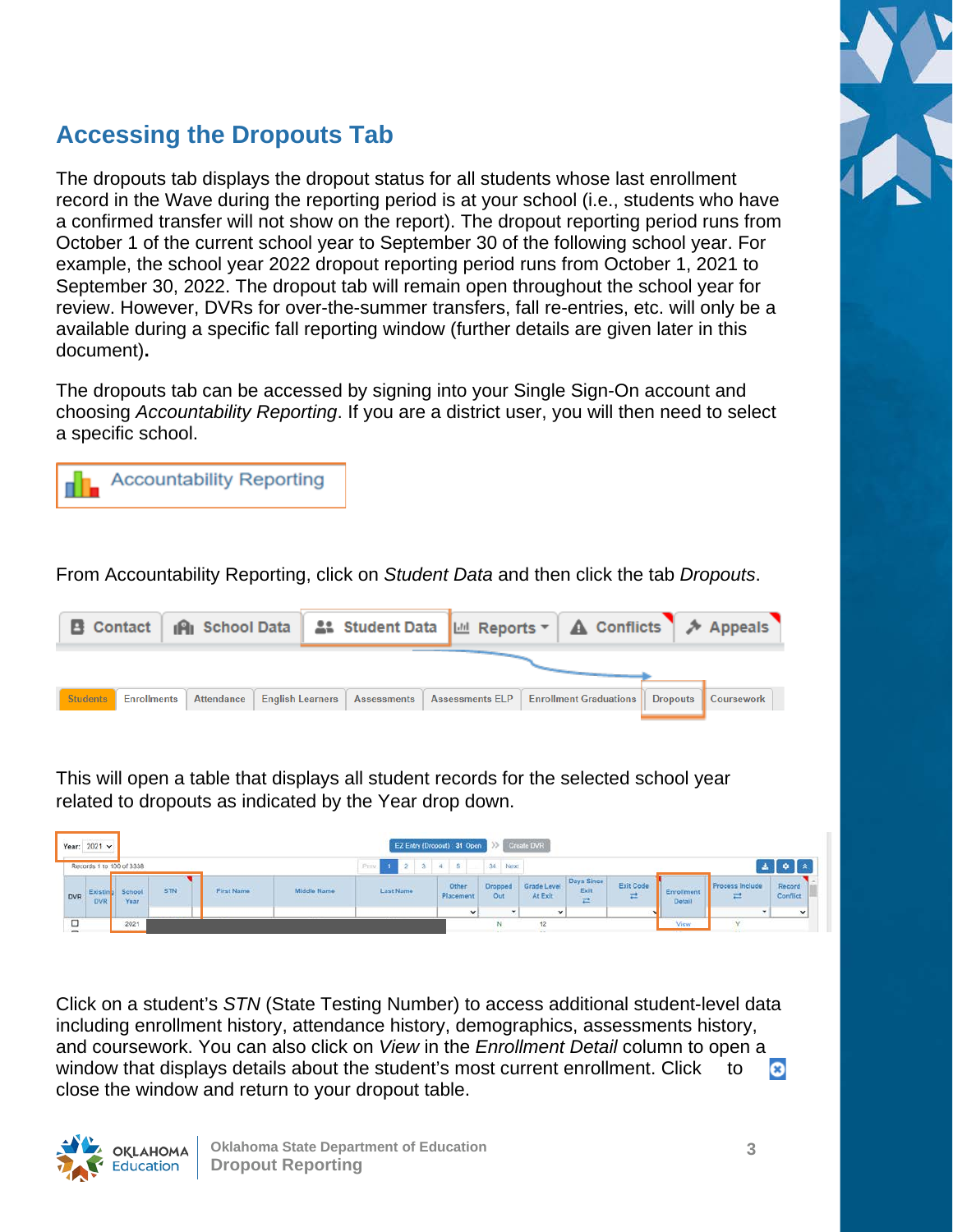STUDENT ENROLLMENT (2021)

| Cohort Year 2022  |                 |
|-------------------|-----------------|
| Grade Level 11    |                 |
|                   | Status FullTime |
| Days Enrolled 168 |                 |
|                   |                 |

| Entry Date 08/26/2020 |                                                                                                   |
|-----------------------|---------------------------------------------------------------------------------------------------|
|                       | Entry Code 1835 -- Re-entry from the same school<br>with no interruption of schooling             |
|                       | ntry Other Code R--Resident - legal. (This student is<br>NOT a virtual student as defined by law) |

Exit Date N/A Exit Code N/A Exit Other Code N/A



To review your current list dropouts, you can filter the *Dropped Out* column to **Y**. This will return any student who, as of that day, would be considered a drop out if nothing else changes. You can also filter by exit code, grade level at exit, and/or days since exit.

# <span id="page-3-0"></span>**How to Complete the Dropout Report**

### **During the current school year**

### **1. Monitor your in-state transfers during the school year**

When you withdraw a student with the expectation that they will enroll in another public school district in Oklahoma, you can use this tab to verify whether the student has enrolled. If the student is no longer showing on the dropout tab, that means that another district has enrolled them. If the student is still showing as a dropout, that means the student has yet to enroll in another school district.

Students who are coded as transferring to another public school in Oklahoma (exit codes 1907, 1908, 1919, and 3508) will display as having a conflict and show as a dropout until OSDE's data systems display subsequent enrollment or the exit code is updated. If a student is still showing as a dropout for two weeks or longer after the student withdraws to another in-state school or you receive a records request from another Oklahoma school district, that student is at risk for being a dropout on the final report. You may follow up with these students or with the requesting school to verify the student's enrollment.

If the school that requested records confirms the student is enrolled and they are still showing as a dropout, then the new school may have accidentally given the student a new STN. If that is the case, please see question #8 on the FAQS below for guidance on how to resolve this scenario. If the student's enrollment cannot be verified, then you will need to update the exit code in your SIS accordingly before certifying the ASR.

### **2. Ensure all your exit codes are correct before certifying the ASR**

Beginning with 2021-2022 school year, the Annual Statistical Report (ASR) will require districts to certify the accuracy of enrollment-based data (e.g., exit codes,

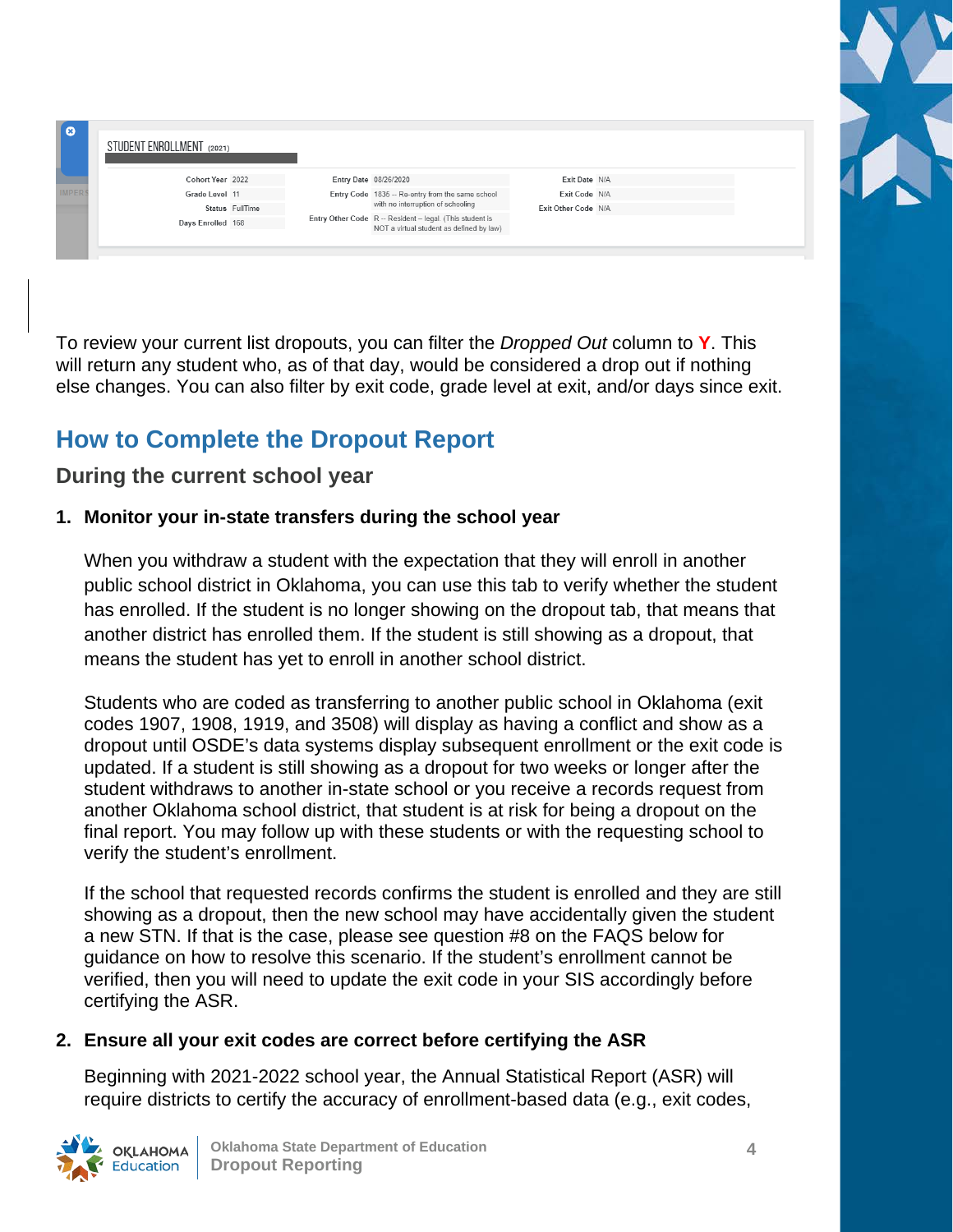exit dates). Before certifying your enrollment records in the ASR (within the Wave), please review the students in the dropout tab to verify how the exit code correlates to dropout status. If you see students marked as dropouts because they have an incorrect exit code, update the exit code in your SIS before certifying the ASR. Please see the table in the FAQ for which exit codes correspond to which scenario.

Please note that your local SIS may or may not use the same exit codes as displayed in the FAQ. Please follow your vendor's instructions to make sure the correct code is being reported.

**It is vital that your district first confirms all exit codes and exit dates (and in turn, dropout statuses) are correct prior to certifying the ASR.** When you certify your ASR, your enrollment records will be locked, and you will not be able to request a DVR to change a certified exit code.

### **During the following school year**

### **3. Continue to your in-state transfers during the school year and ensure all your exit codes are correct before certifying the FQSR**

During the first part of the school year (beginning of the year through October), you should continue to monitor any in-state transfers that occur during this period as you did for the previous school year (steps 1 and 2). Any students who exit before the end of **the first quarter shall confirm all exit codes and exit dates are correct prior to certifying the First Quarter Statistical Report (FQSR).**

### **4. Submit DVRs for students whose dropout status changed over the summer.**

The Fall DVR window for dropout reporting will begin once all districts certify their First Quarter Statistical Report (FQSR), which is generally in late November, and will end the last business day before December 24<sup>th</sup>. During this period, you may submit DVRs for students who did not re-enroll at your school in the fall because they transferred out of state (or to a private school), emigrated, exited to homeschooling, obtained their GED, or passed away during the summer/fall.

Because prior year exit codes were already certified via the ASR, DVRs should only be used if you received information after the end of the school year that would update a student's dropout status. For example, if you receive a records request from an out-of-state school for a student over the summer or in the fall, you may submit a DVR for that student. DVRs are also accepted for students who graduate over the summer. Making changes to SY 2021-2022 data within your SIS will not be collected by the Wave, so such changes must be noted within a dropout DVR.



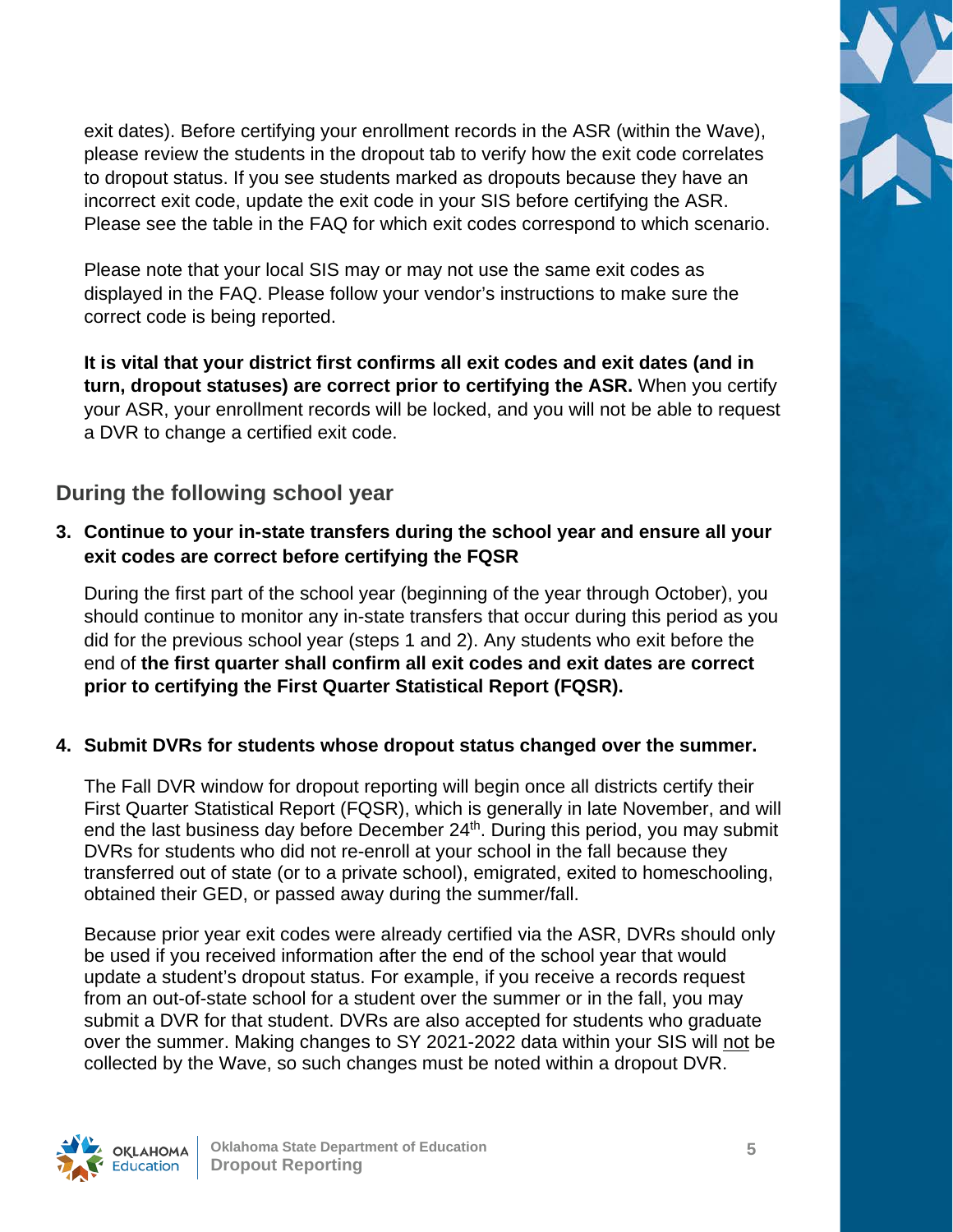|            | Year: 2021 v                  |      |     |                                          |                                                                             |           | Create DVR                                     |                         |                                     |                                |                                     |                      |                      |                           |
|------------|-------------------------------|------|-----|------------------------------------------|-----------------------------------------------------------------------------|-----------|------------------------------------------------|-------------------------|-------------------------------------|--------------------------------|-------------------------------------|----------------------|----------------------|---------------------------|
|            | Records 1 to 1 of 1           |      |     |                                          |                                                                             |           |                                                |                         |                                     |                                |                                     |                      |                      |                           |
| <b>DVR</b> | Existing School<br><b>DVR</b> | Year | STN | the first list of the con-<br>First Name | <b>STATE AND LINES OF STATES</b><br>Middle Name<br><b><i>CONTRACTOR</i></b> | Last Name | Other<br>Placement<br><b><i>CONTRACTOR</i></b> | Dropped<br>Out<br>- 600 | Grade Level<br>At Exit<br>1006-2010 | Days Since<br>Exit<br>$\equiv$ | <b>CONTRACTOR</b><br>Exit Code<br>ㄹ | Enrollment<br>Detail | Process Include<br>ㄹ | Record<br>Conflict<br>--- |
|            |                               |      |     |                                          |                                                                             |           | v                                              | Y .                     | $\checkmark$                        |                                | $\checkmark$                        |                      |                      | $\checkmark$              |
| $\Box$     |                               | 2021 |     |                                          |                                                                             |           |                                                | $\mathbf{v}$            | 10<br>63                            |                                |                                     | View                 | s.                   |                           |

Once the *Create DVR* button is available, review all records that still have a value of 'Y' under the "Dropped Out" column. Records with a yellow gavel icon **all alleady** have a DVR and do not need to be reviewed again.

### **To submit a DVR**

■ Click the blue "+ DVR" button beside the record you wish to have reviewed by OSDE staff.

|                      | <b>PULLING I BETWEEN 1724</b> |                                                      |                                                                           |                                                                                                |                                       |                                        | <b>SU</b>                 | <b>TEMAS</b>           |                                              |                                           |                     |                      | $\sim$ $\sim$ $\sim$        |
|----------------------|-------------------------------|------------------------------------------------------|---------------------------------------------------------------------------|------------------------------------------------------------------------------------------------|---------------------------------------|----------------------------------------|---------------------------|------------------------|----------------------------------------------|-------------------------------------------|---------------------|----------------------|-----------------------------|
| Create<br><b>DVR</b> | whichings.<br><b>DVR</b>      | <b>Contract Contract</b><br>STN<br><b>STATISTICS</b> | <b>Property of the Company</b><br><b>First Name</b><br>in a company and a | <b>ANTIQUE AND INCOME COMPANY</b><br>Middle Name<br><b><i><u>ALESSANDER STATISTICS</u></i></b> | <b>Contract Contract</b><br>Last Name | Other<br><b>Placement</b><br>anssamben | <b>Droppe</b><br>Out<br>m | Grade Level<br>At Exit | Days Since<br>Exit<br>$\sim$<br><b>State</b> | <b>Exit Code</b><br><b>MARKET CHARLES</b> | Enrollmen<br>Detail | Process Include<br>큰 | Record<br>Conflict<br>2.500 |
|                      |                               |                                                      |                                                                           |                                                                                                |                                       | $\overline{\phantom{a}}$               |                           | $\check{}$             |                                              |                                           |                     |                      | $\check{}$                  |
| $\bullet$ DVR        |                               |                                                      |                                                                           |                                                                                                |                                       |                                        |                           |                        |                                              |                                           | View                |                      |                             |

• A window will open that will allow you to select you to report any changes that would affect a student's dropout status that occurred over the summer or in the fall.

**Important Note: This portion of the DVR submission process is still in development. More detailed instructions will be included prior to the opening of this specific window.**

- A DVR is appropriate for the following scenarios that occur after the last day of the previous school year but on or before October 1 of the current school year
	- o Student passed away
	- o Student transferred to either a private school or out-of-state school
	- o Student emigrated or returned to another country
	- o Student exiting to homeschooling (not home-based virtual school)
	- o Sudent obtained GED (actively pursing a GED is not sufficient)
	- o Student withdrew due to Illness
	- o Student transferred to another public school in Oklahoma *and* you have verification of enrollment

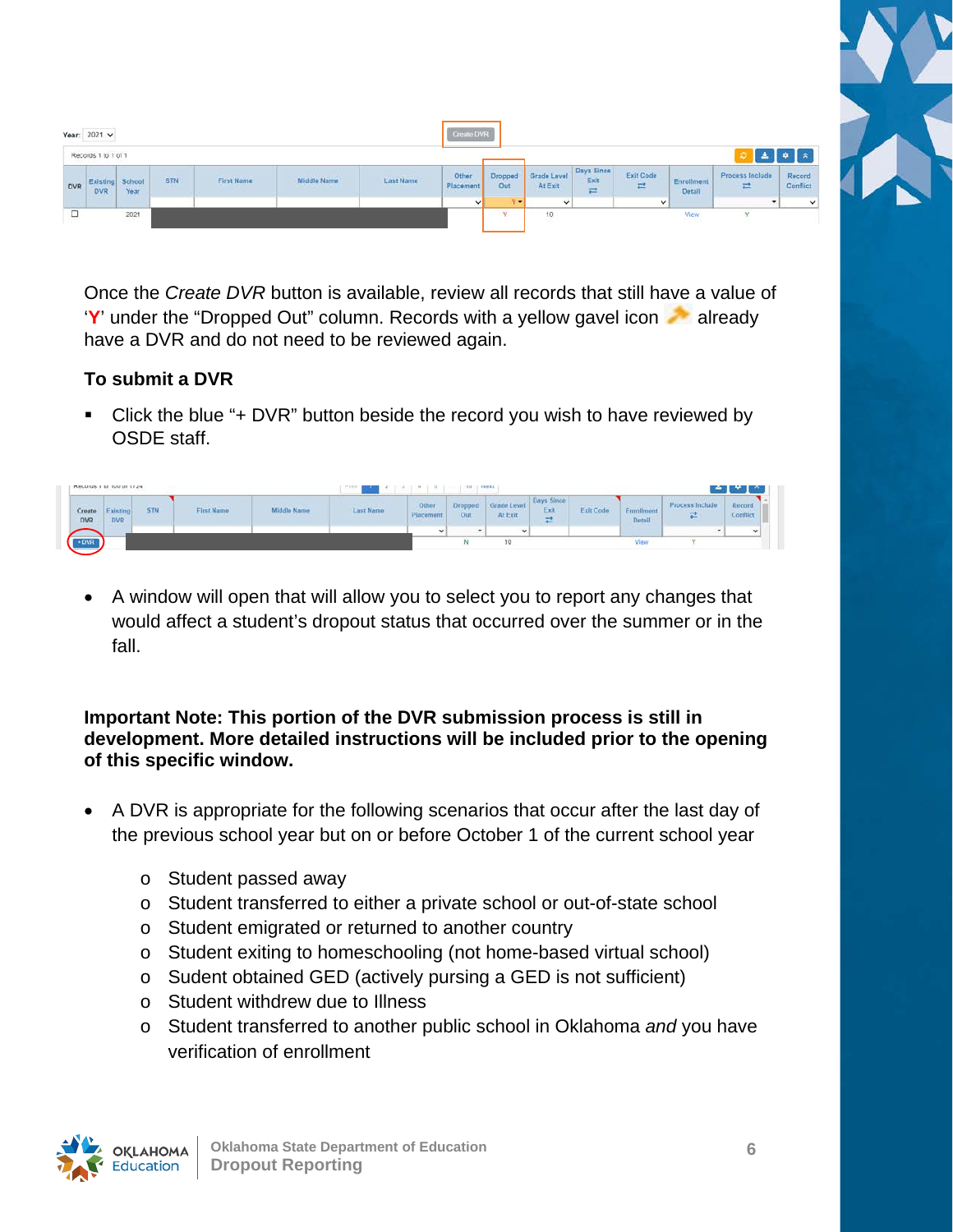

- You will need to select a status from a drop-down menu that best corresponds to one of the scenarios described above.
- The transfer entry date should be the date in which the status change occurs. If another school does not explicitly say the date in which the student enrolled, the entry date would then be the date you received the records request.
- Add a note to describe your request. This will help us ensure that any updates to dropout status is consistent with your intent.
- The following scenarios are examples of when you should not submit a DVR:
	- o Transfers to another public school in Oklahoma without verification of enrollment
	- o To confirm the student is a dropout when they are already identified as such.
	- o To change a previously certified exit code

A resolution for each DVR will be provided in the *Appeals* tab as shown below:

| <b>B</b> Contact             | <b>IAI</b> School Data<br><b>ALL</b> Student Data | $Lil$ Reports $\sim$ |                | A Conflicts          | <b>Appeals</b><br>⊁   |               |
|------------------------------|---------------------------------------------------|----------------------|----------------|----------------------|-----------------------|---------------|
| Submitted Year<br>$2021 - 1$ | <b>Appeal Type</b>                                | <b>Total</b>         | <b>Open</b>    | <b>Info Required</b> | <b>Closed Pending</b> | <b>Closed</b> |
|                              | <b>Report Card</b>                                | 6                    | ь              | $\bf{0}$             |                       |               |
|                              | <b>Student Assessment</b>                         |                      |                | $\Omega$             |                       | $\bf{0}$      |
|                              | <b>Student Assessment ELP</b>                     | 6                    | 6              | $\mathbf{0}$         |                       | $\mathbf{0}$  |
|                              | <b>Student Enrollment</b>                         |                      | 9              |                      | 5                     | $\bf{0}$      |
|                              | <b>Student Enrollment Dropout Conflict</b>        | 10                   | 10             | $\Omega$             | 0                     | $\bf{0}$      |
|                              | <b>Student Enrollment Graduation Conflict</b>     | Δ                    | $\overline{4}$ | $\mathbf{0}$         | $\Omega$              | $\mathbf{0}$  |

You can review your appeals by clicking on the link for the desired appeal type to see all the appeals submit by your school or district. You can filter and sort by any column in the table, including DVR ID, submitted date, status, STN, etc.

If you need to update an existing DVR (e.g., to respond to a request for more information), click on the DVR *ID*, as shown below.

|       | $\overline{2}$<br>Next<br>Prev<br>Records 1 to 100 of 113 |                          |                    |                      |                    |                          |               |            |                 |               |                                    |                                     |                        |
|-------|-----------------------------------------------------------|--------------------------|--------------------|----------------------|--------------------|--------------------------|---------------|------------|-----------------|---------------|------------------------------------|-------------------------------------|------------------------|
| ID    | <b>Submitted By</b>                                       | Submitted<br><b>Date</b> | <b>Assigned To</b> | <b>District</b><br>≓ | <b>School</b><br>⇄ | School<br>Year           | <b>Status</b> | <b>STN</b> | Record<br>Count | File<br>Count | <b>Last State</b><br><b>Update</b> | Last Dist /<br><b>School Update</b> | <b>DVR</b><br>Complete |
|       | $\check{ }$                                               |                          | $\sim$             | $\checkmark$         |                    | $\overline{\phantom{a}}$ | $\check{ }$   |            |                 |               |                                    |                                     | $\check{ }$            |
| 27733 |                                                           |                          |                    |                      |                    |                          |               |            |                 |               | 2021-03-12                         | 2021-03-12                          |                        |

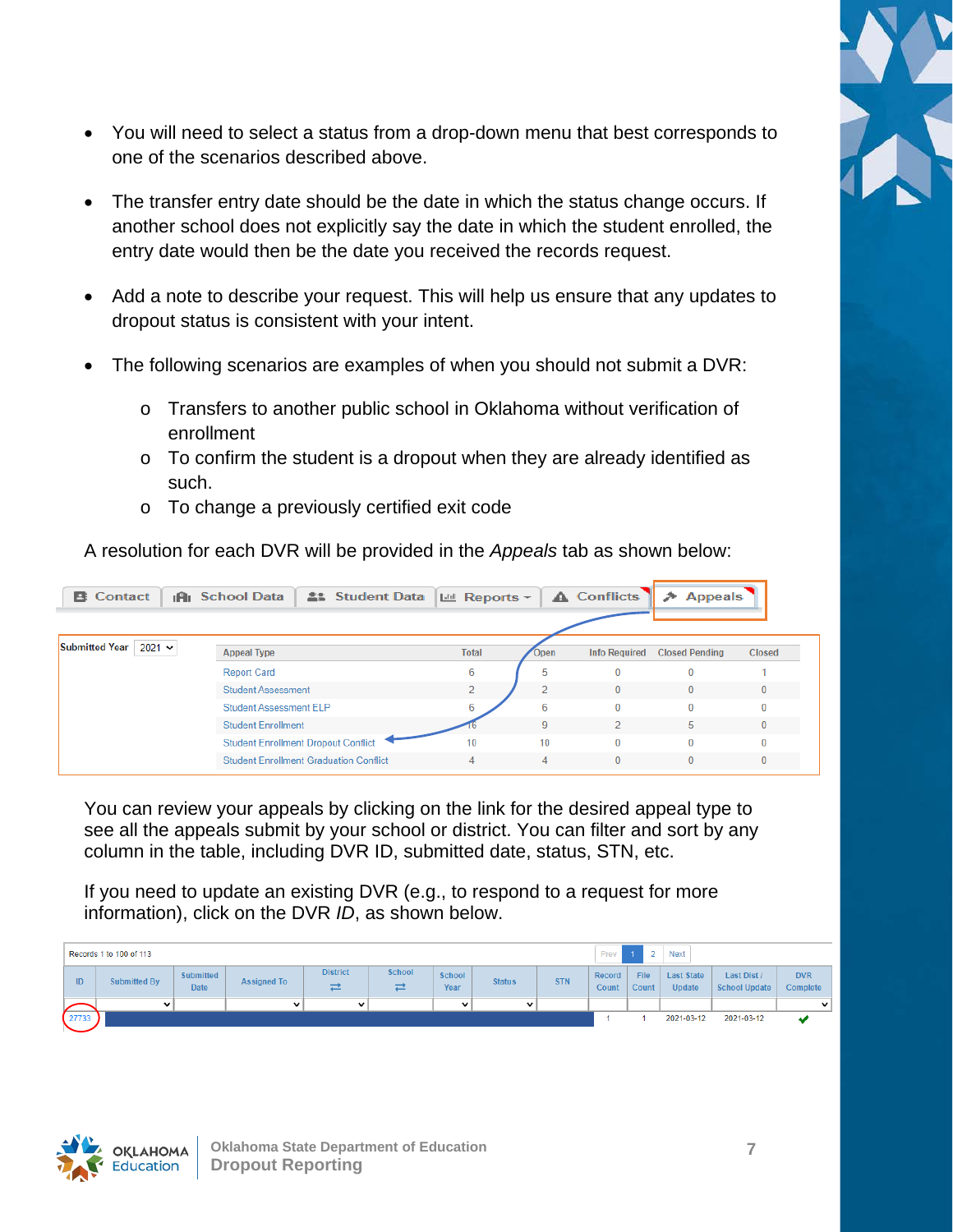

### **5. Monitor Appeals**

You will receive an e-mail any time there is a status change for a DVR you submitted. If the new status in "information required," then that means that either your original request was not detailed enough or OSDE has further questions about the student record. Please review the appeal (as described at the end of the previous step) to determine what is needed.

If the new status is "closed – pending update" or "closed," you can review the resolution and see what, if any, updates were applied.

### **6. Relax, you're done!**

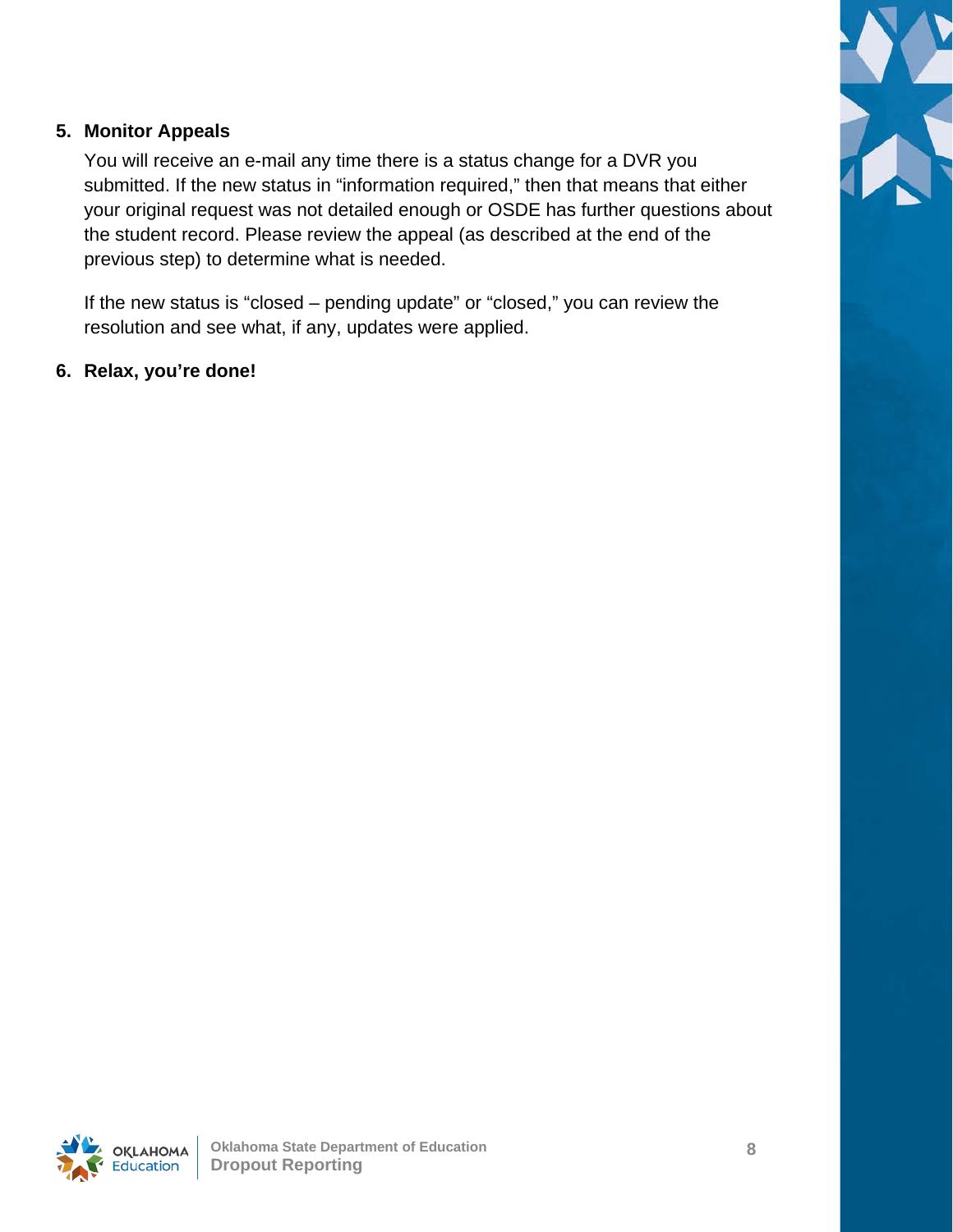# <span id="page-8-0"></span>**Frequently Asked Questions**

General overview and definitions

- 1) [How will the data be used?](#page-8-1)
- 2) [What is the definition of "dropout?"](#page-9-0)
- 3) [How was the data and information populated in the Dropout table](#page-15-0) used for this [report?](#page-15-0)
- 4) [Do I still have to complete the dropout report in the Wave?](#page-15-1)
- 5) [What does it mean when you say the application is in real-time?](#page-15-2)
- 6) [Why does the DVR window have to wait until the FQSR is complete?](#page-16-0)

Specific dropout scenarios

- 7) [My student transferred, graduated, etc. over the summer. I can't create a new](#page-16-0)  [enrollment for them, so how do I change their dropout status?](#page-16-0)
- 8) [The exit code on my student's enrollment record is wrong, how do I fix it?](#page-16-1)
- 9) I coded my [student as a transfer to another public school in Oklahoma. Why are](#page-16-0)  [they being counted as a dropout?](#page-16-0)
- 10[\)Why aren't all of the students enrolled at my school during the reporting period](#page-17-0)  [included in the report?](#page-17-0)
- 11[\)If I complete a DVR for a high school student in this report, will I have to request](#page-18-0)  [another DVR during the Enrollment Graduation Date Review window?](#page-18-0)
- 12[\)Why is my DVR button not available?](#page-18-1)
- 13[\)My DVR status changed to information required status.](#page-18-2) What do I do?
- 14[\)Why are elementary students showing up as dropouts?](#page-18-3)
- 15[\)How can a student be a dropout two years in a row?](#page-18-4)
- 16[\)Why is a student who was previously not listed as a dropout now showing up as](#page-18-5)  [a dropout?](#page-18-5)

### <span id="page-8-1"></span>1) How will the data be used? (back [to top\)](#page-8-0)

In addition to aiding schools in identifying which students may have dropped out, state statute (70 O.S. § 35 E) requires each accredited Oklahoma school with students in any of the grades 7 - 12 to report dropouts to the Oklahoma State Department of Education on an annual basis. For each academic year, the Oklahoma State Department of Education creates and publicly publishes a [dropout report](https://sde.ok.gov/student-dropout-report) of school dropout rates. Oklahoma is also required to report annually the total number of dropouts to the U.S. Department of Education (USDE).



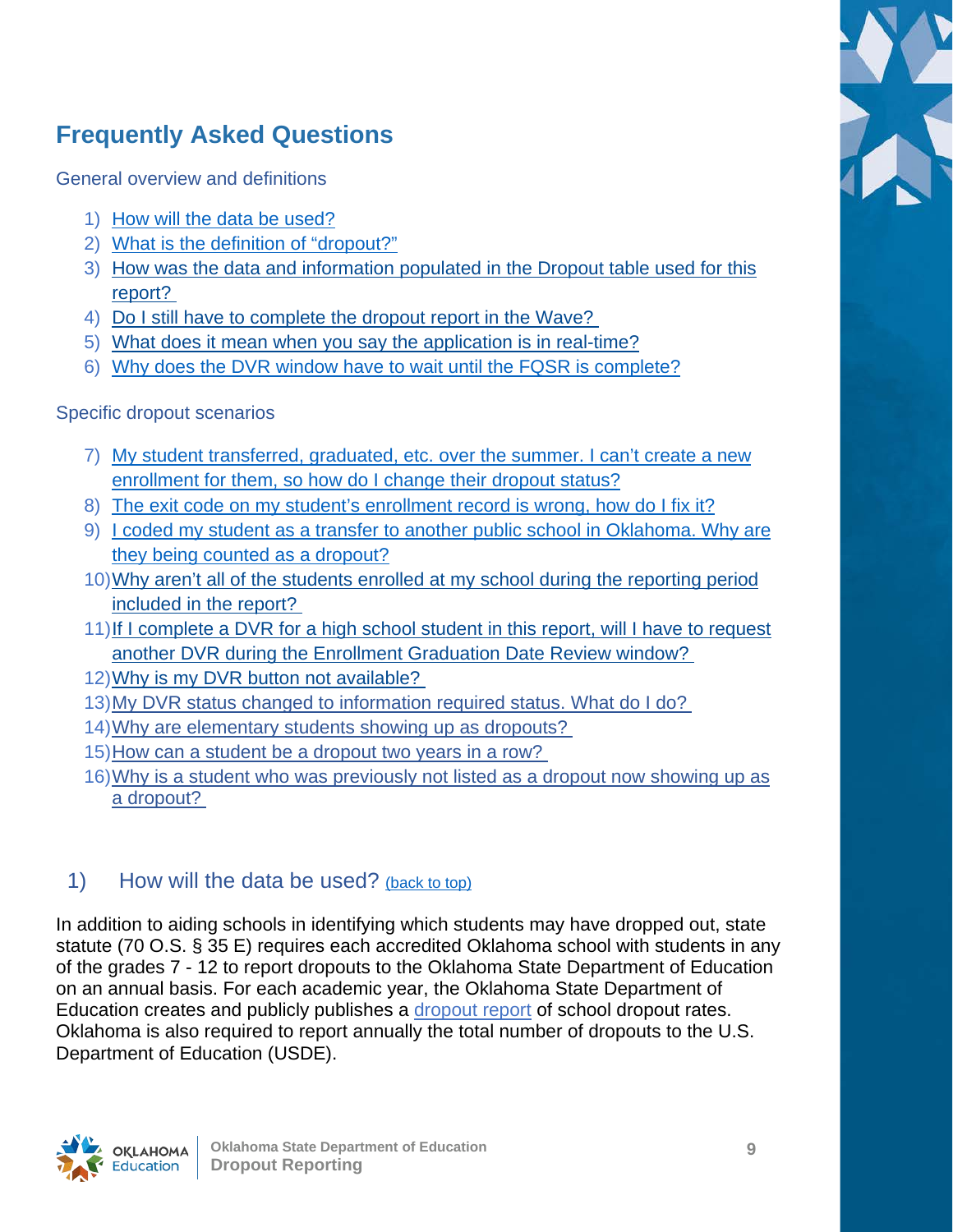### <span id="page-9-0"></span>2) What is the definition of "dropout?" (back [to top\)](#page-8-0)

State law (70 O.S. § 35 E) defines a dropout as "any student who is under the age of 19 and has not graduated from high school and is not attending any public or private school or is otherwise receiving an education pursuant to law for the full term of the school district in which he/she resides are in session."

USDE further defines a dropout as an individual who:

- 1) Was enrolled in school at some time during the previous school year, was not enrolled the following school year, but was expected to be in membership;
- 2) Did not graduate from high school;
- 3) Did not complete a state or district-approved educational program;
- 4) Did not meet any of the following exclusionary conditions
	- a) Transfer to another public school district, private school, or state-or district-approved educational program
	- b) Temporary school-recognized absence due to suspension or illness; or c) Death.

For purposes of dropout reporting, the school year is defined as the period from October 1 to September 30 of the following year. USDE previously required a strict cutoff on October 1, such that any student not enrolled on that date was considered a dropout. However, we recognize students who transfer to another school around that October 1 date but are not enrolled at their new school by October 1 should not automatically be considered dropouts. Therefore, if students exit your school within 10 school days of the October 1 deadline, they will not count as a dropout until the 10<sup>th</sup> day.

For example, a student who leaves an Oklahoma public school on September 26 and transferred to another Oklahoma public school on October 3 would not be considered a dropout under this new 10-day grace period. However, that student would show up in the dropout tab as a dropout until OSDE has record of the student's enrollment from their new district.

The following chart summarizes which exit codes are considered dropouts and what action may be required for specific exit codes:

| Category                | <b>Exit</b><br>Code<br><b>Description</b><br>Code |                                                | Dropout?  | <b>Action in Dropout Report</b>                                                             |
|-------------------------|---------------------------------------------------|------------------------------------------------|-----------|---------------------------------------------------------------------------------------------|
| In-state<br>transfer to | 1907                                              | Student enters<br>a different<br>public school | <b>No</b> | Student will be flagged as a<br>dropout if OSDE does not find a<br>subsequent enrollment at |

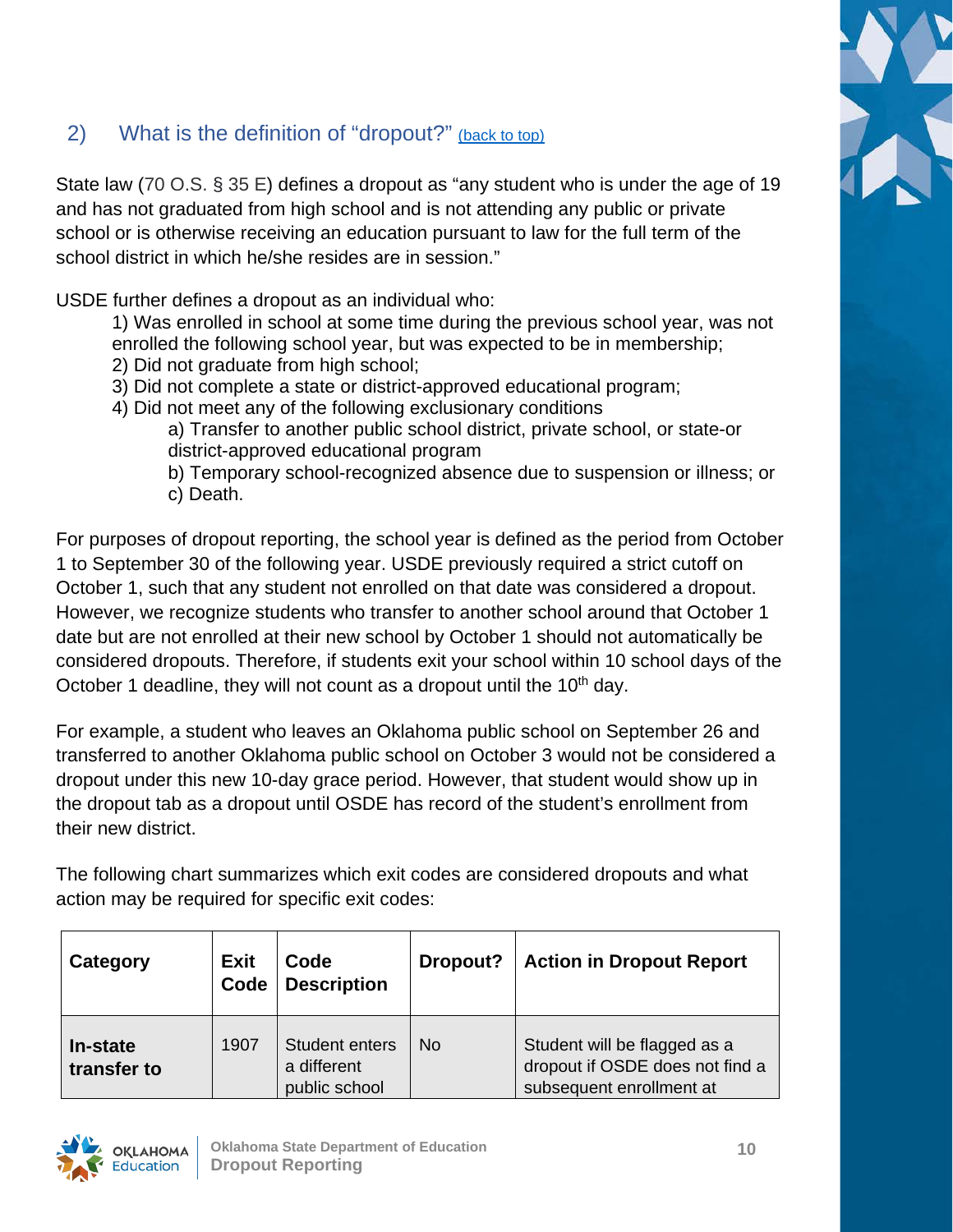| another public<br>school | 1908 | in the same<br>Local<br>Education<br>Agency (LEA)<br><b>Transferred to</b>                          |           | another Oklahoma public<br>school.<br>If you have confirmation from<br>the legal guardian or school that<br>the student did indeed enroll,<br>you may submit a data conflict |
|--------------------------|------|-----------------------------------------------------------------------------------------------------|-----------|------------------------------------------------------------------------------------------------------------------------------------------------------------------------------|
|                          |      | a public school<br>in a different<br>LEA in the<br>same state                                       |           | resolution specifying which<br>school or district the student<br>transferred to and on what date<br>so that we may search for the<br>missing enrollment.                     |
|                          | 1919 | <b>Transferred to</b><br>a charter<br>school                                                        |           |                                                                                                                                                                              |
|                          | 3508 | Student is in a<br>charter school<br>managed by<br>the same LEA                                     |           |                                                                                                                                                                              |
| Out-of-state<br>transfer | 1909 | Transferred to<br>a public school<br>in a different<br>state                                        | <b>No</b> | No action is required in the<br>dropout report, but this record<br>may be selected for review<br>during the Office of<br>Accountability's Graduation                         |
|                          | 1912 | Transferred to<br>a private non-<br>religiously-<br>affiliated<br>school in a<br>different state    |           | Audit Window.                                                                                                                                                                |
|                          | 1915 | <b>Transferred to</b><br>a private,<br>religiously-<br>affiliated<br>school in a<br>different state |           |                                                                                                                                                                              |
|                          | 1910 | <b>Transferred to</b><br>a private non-                                                             | <b>No</b> | No action is required in the<br>dropout report but this record                                                                                                               |



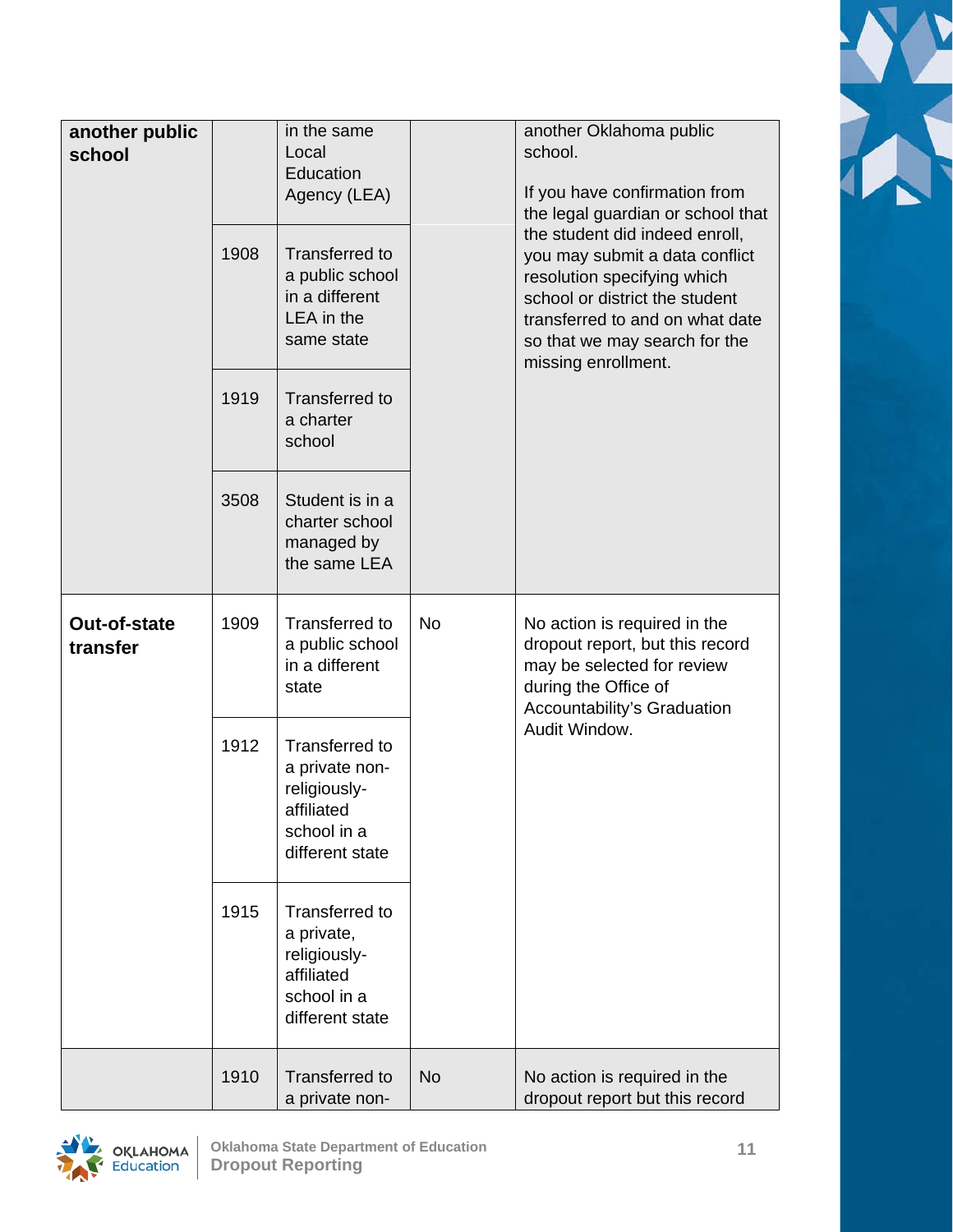| In-state<br>transfer to a<br>private school | 1911<br>1913 | religiously-<br>affiliated<br>school in the<br>same LEA<br>Transferred to<br>a private, non-<br>religiously-<br>affiliated<br>school in a<br>different LEA<br>in the same<br>state<br>Transferred to<br>a private,<br>religiously-<br>affiliated<br>school in the |           | may be selected for review<br>during the Office of<br>Accountability's Graduation<br>Audit Window.                                                                    |
|---------------------------------------------|--------------|-------------------------------------------------------------------------------------------------------------------------------------------------------------------------------------------------------------------------------------------------------------------|-----------|-----------------------------------------------------------------------------------------------------------------------------------------------------------------------|
|                                             | 1914         | same LEA<br>Transferred to<br>a private,<br>religiously-<br>affiliated<br>school in a<br>different LEA<br>in the same<br>state                                                                                                                                    |           |                                                                                                                                                                       |
| <b>Emigrated</b>                            | 1916         | <b>Transferred to</b><br>a school<br>outside of the<br>country                                                                                                                                                                                                    | <b>No</b> | No action is required in the<br>dropout report, but this record<br>may be selected for review<br>during the Office of<br>Accountability's Graduation<br>Audit Window. |
| <b>Transfer to</b><br>institution           | 1917         | <b>Transferred to</b><br>an institution                                                                                                                                                                                                                           | Depends   | A student who transfers to an<br>institution that does not offer a                                                                                                    |



 $\blacktriangledown$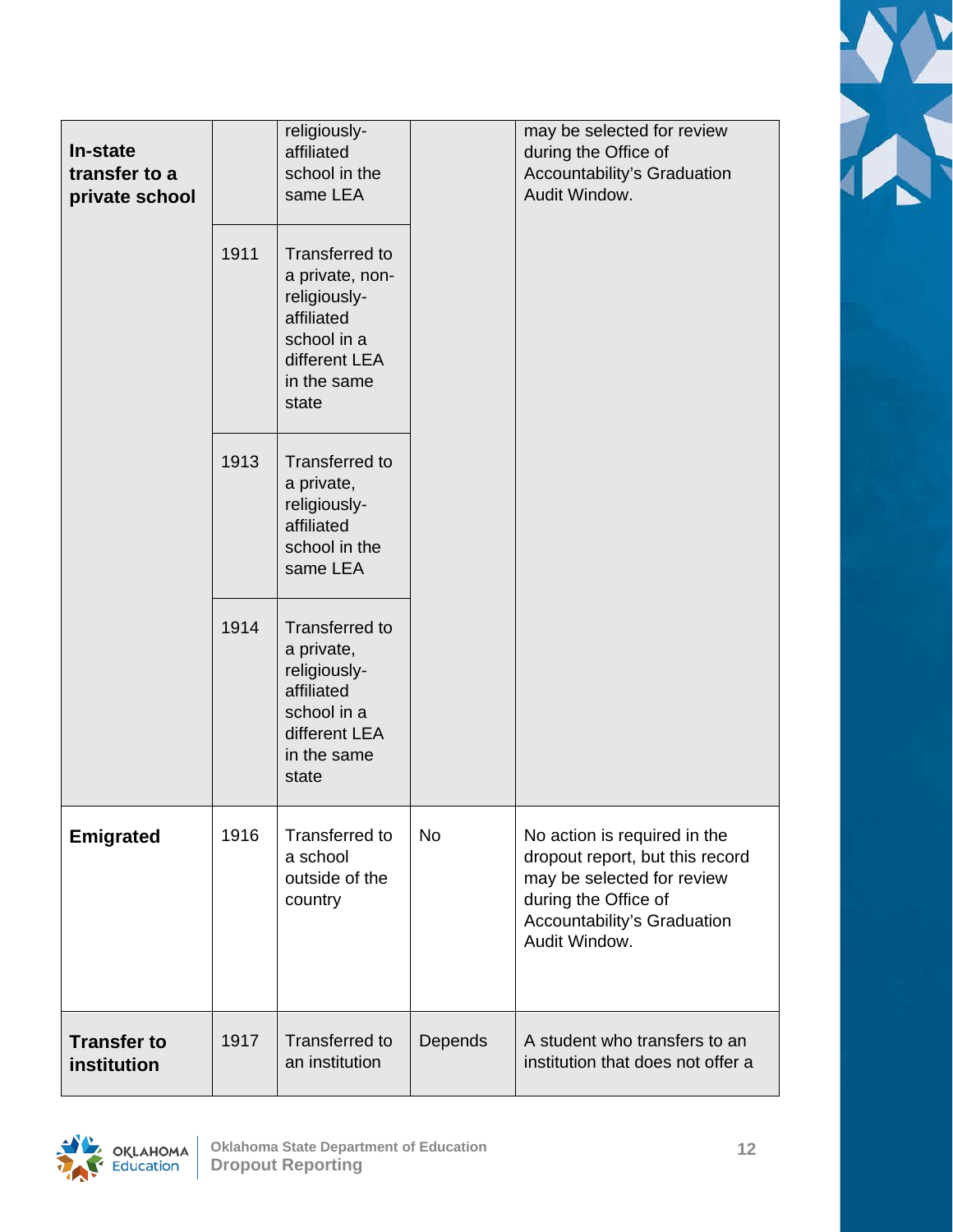|                   |      |                                                                                                           |           | secondary education program<br>will be considered a dropout.<br>If the institution does offer a<br>secondary education program,<br>the student is not a dropout.<br>Please specify which institution<br>the student transferred to and<br>on what date.<br>An example of a secondary<br>education program is where<br>students have the opportunity to<br>earn HS credit while enrolled.<br>The institution itself does not<br>need to offer a diploma. |
|-------------------|------|-----------------------------------------------------------------------------------------------------------|-----------|---------------------------------------------------------------------------------------------------------------------------------------------------------------------------------------------------------------------------------------------------------------------------------------------------------------------------------------------------------------------------------------------------------------------------------------------------------|
| Home<br>schooling | 1918 | Transferred to<br>home<br>schooling                                                                       | <b>No</b> | Homeschooled students are not<br>dropouts but are also generally<br>not considered graduates.<br>Some homeschool programs<br>are accredited. These programs<br>submit records requests just like<br>a public or private school. If a<br>student enrolls in one of these<br>programs, they may also be<br>removed from your cohort (A<br>graduation DVR is required).                                                                                    |
| <b>Graduate</b>   | 1921 | Graduated with<br>regular,<br>advanced,<br>International<br>Baccalaureate,<br>or other type of<br>diploma | <b>No</b> | No action required.<br>This exit code is intended for HS<br>graduates only.                                                                                                                                                                                                                                                                                                                                                                             |
|                   | 1922 | Completed<br>school with                                                                                  | Yes       | Students who receive their High<br>School Equivalency (HSE) (e.g.,                                                                                                                                                                                                                                                                                                                                                                                      |

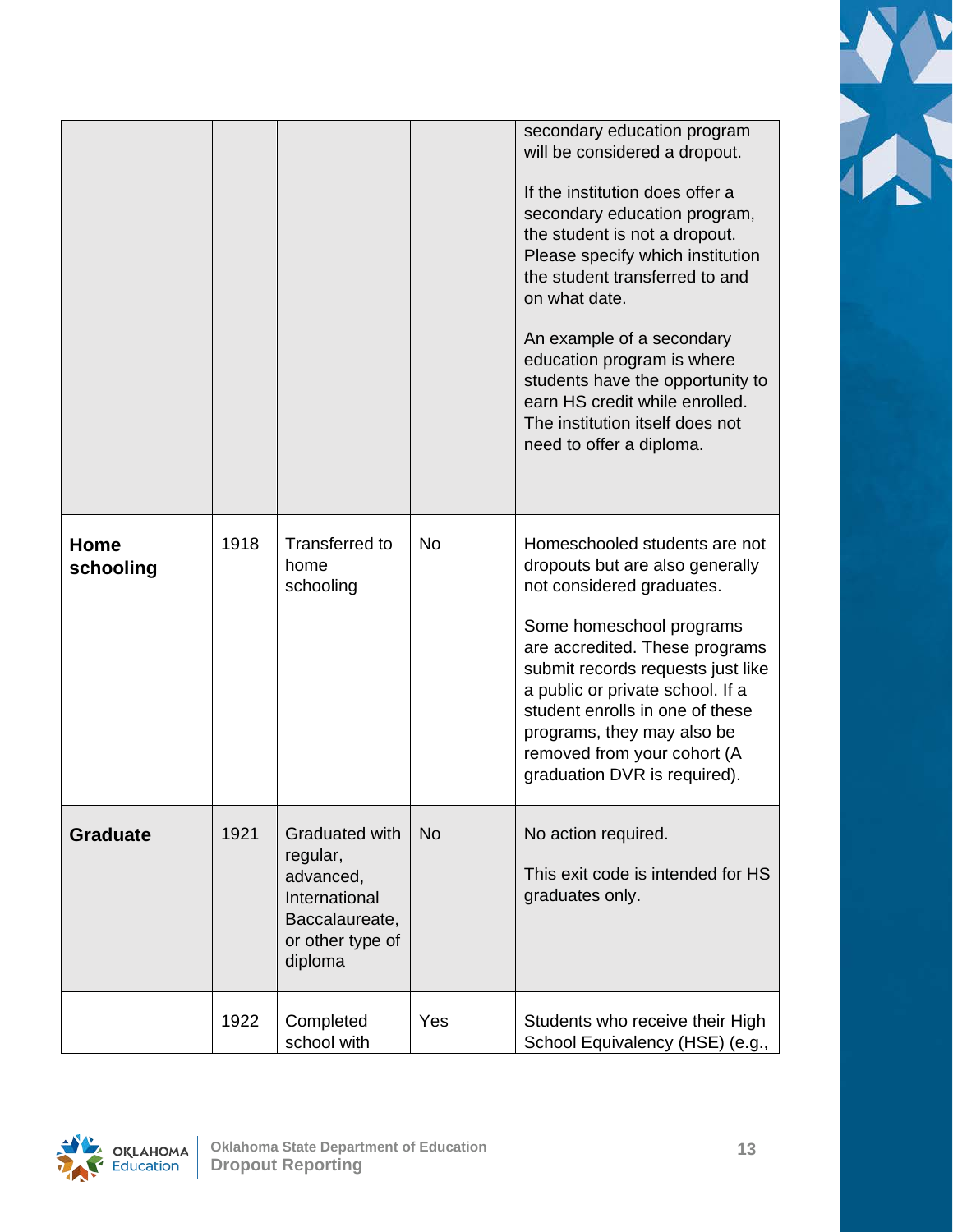| <b>Completed</b><br>school, non-<br>graduate | 1928 | other<br>credentials<br>Completed<br>grade 12, but<br>did not meet all<br>graduation<br>requirements |           | GED or HiSET) by September<br>30 of the reporting year are not<br>dropouts but are also not<br>considered graduates.<br>Exit code 1928 will not be<br>flagged as a dropout if OSDE<br>finds a subsequent enrollment. |
|----------------------------------------------|------|------------------------------------------------------------------------------------------------------|-----------|----------------------------------------------------------------------------------------------------------------------------------------------------------------------------------------------------------------------|
|                                              | 3509 | Completed a<br>state-<br>recognized<br>equivalency<br>certificate                                    | <b>No</b> |                                                                                                                                                                                                                      |
| <b>Died</b>                                  | 1923 | Died or is<br>permanently<br>incapacitated                                                           | <b>No</b> | No action is required in the<br>dropout report, but this record<br>may be selected for review<br>during the Office of<br>Accountability's Graduation<br>Audit Window.                                                |
| <b>Illness</b>                               | 1924 | Withdrawn due<br>to illness                                                                          | <b>No</b> |                                                                                                                                                                                                                      |
| <b>Expelled</b>                              | 1925 | <b>Expelled or</b><br>involuntarily<br>withdrawn                                                     | Yes       |                                                                                                                                                                                                                      |
| <b>Aged out</b>                              | 1926 | Reached<br>maximum age<br>for services                                                               | Yes       |                                                                                                                                                                                                                      |
| <b>Dropout</b>                               | 1927 | Discontinued<br>schooling                                                                            | Yes       |                                                                                                                                                                                                                      |



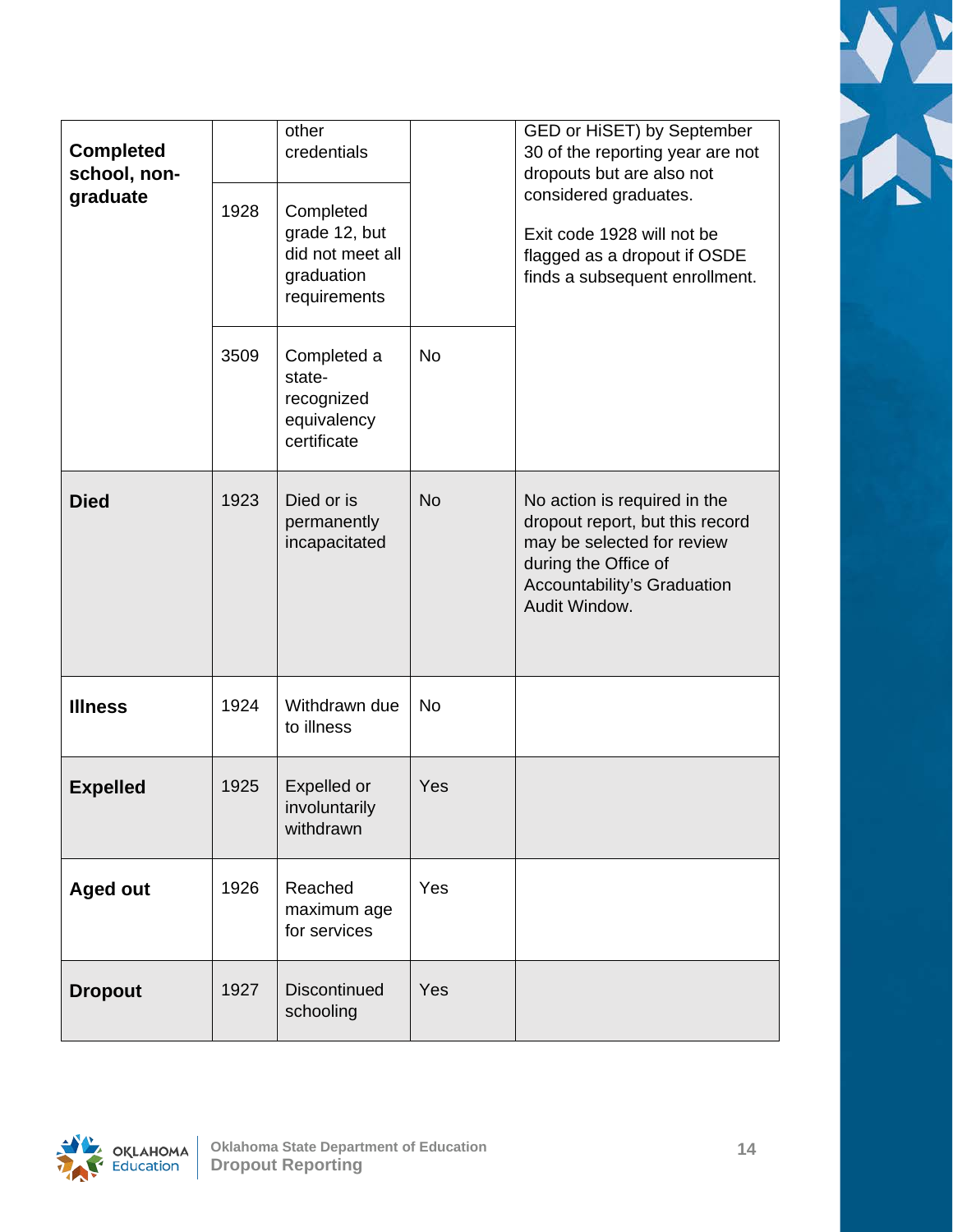|                                            | 1931<br>3502 | Not enrolled,<br>unknown<br>status<br>Not enrolled,<br>eligible to<br>return                         |           |                                                                                                                                                                                                           |
|--------------------------------------------|--------------|------------------------------------------------------------------------------------------------------|-----------|-----------------------------------------------------------------------------------------------------------------------------------------------------------------------------------------------------------|
|                                            | 3504         | Withdrawn<br>from school,<br>under the age<br>for compulsory<br>attendance;<br>eligible to<br>return |           |                                                                                                                                                                                                           |
| <b>Early</b><br>admission<br>postsecondary | 1930         | Enrolled in a<br>postsecondary<br>early<br>admission<br>program,<br>eligible to<br>return            | <b>No</b> | This code would be used rarely<br>and would in most cases only<br>apply to HS enrollments.<br>Documentation may be<br>requested for records with this<br>code.                                            |
| <b>Adult</b><br>education                  | 3500         | Enrolled in an<br>adult education<br>or training<br>program                                          | Yes       | USDE defines students who<br>enroll in an adult education as<br>dropouts unless the<br>elementary/secondary school<br>system remains responsible for<br>the student (i.e., is enrolled in<br>membership). |
| <b>Vocational</b><br>program               | 3501         | Completed a<br>state-<br>recognized<br>vocational<br>education<br>program                            | Yes       |                                                                                                                                                                                                           |



X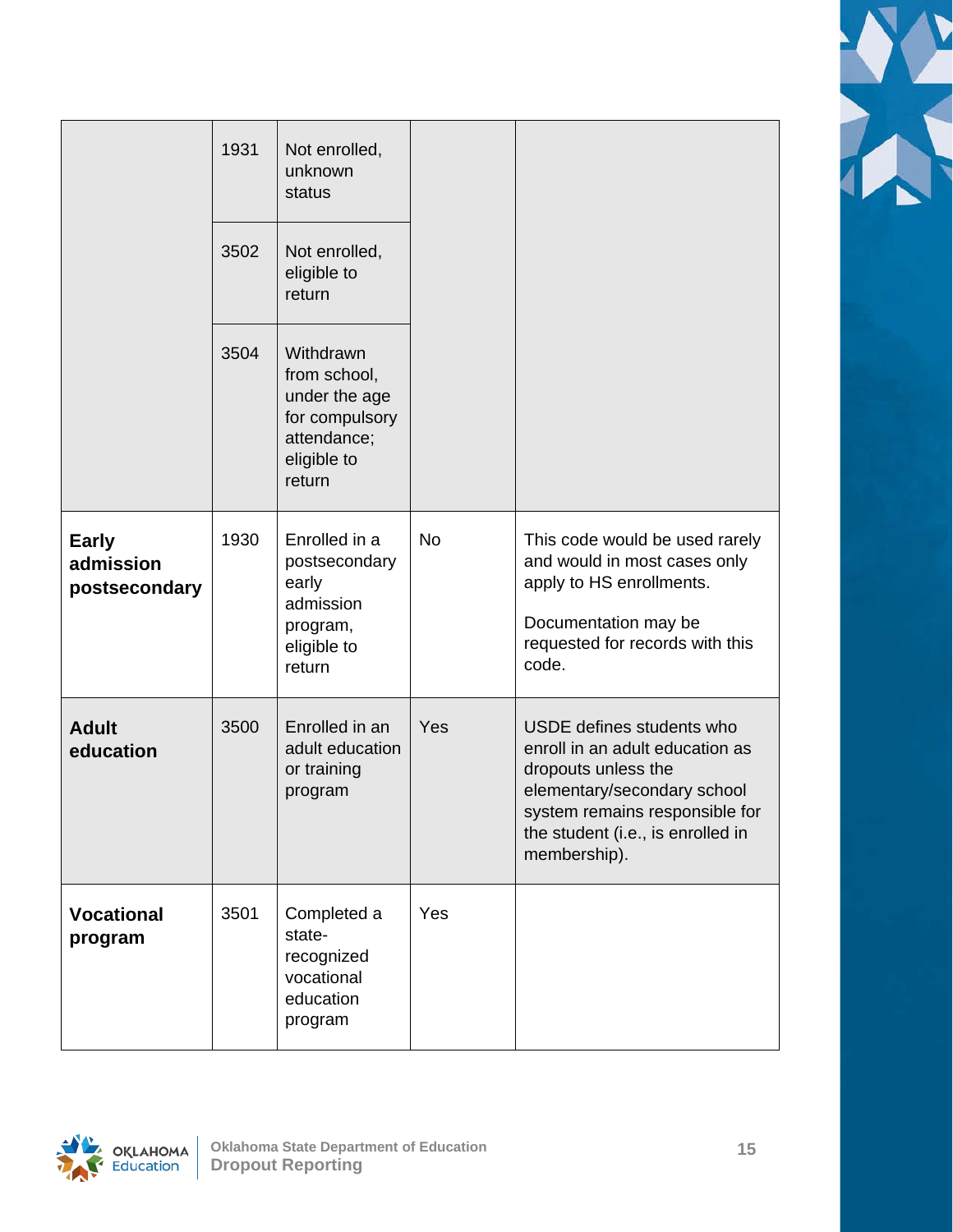| Foreign<br>exchange | 3503 | Enrolled in a<br>foreign<br>exchange<br>program,<br>eligible to<br>return | N <sub>o</sub> | No action is required in the<br>dropout report, but this record<br>may be selected for review<br>during the Office of<br>Accountability's Graduation<br>Audit Window. |
|---------------------|------|---------------------------------------------------------------------------|----------------|-----------------------------------------------------------------------------------------------------------------------------------------------------------------------|
| <b>Exited</b>       | 3505 | Exited                                                                    | <b>No</b>      | Student will be flagged as a<br>dropout if OSDE does not find a<br>subsequent enrollment and one<br>was expected.                                                     |

### <span id="page-15-0"></span>3) How was the data and information populated in the Dropout table used for this report? [\(back](#page-8-0) to top)

The Dropout table is populated using enrollment data submitted to The Wave by your local Student Information System (SIS) utilizing the entry and exit codes as outlined [here.](https://sde.ok.gov/wave-requirements) When districts certify their Annual Statistical Report (ASR) at the end of the academic year, those enrollments become locked and can no longer be edited. Therefore, districts must be sure to include exit codes on enrollments prior to certifying their ASR.

<span id="page-15-1"></span>4) Do I still have to complete the dropout report in the Wave? (back [to top\)](#page-8-0)

No. This dropout tab in the Accountability Reporting application has replaced the dropout report previously completed in the Wave.

### <span id="page-15-2"></span>5) What does it mean when you say the application is in real-time? [\(back](#page-8-0) [to top\)](#page-8-0)

Dropout statuses are refreshed daily from the most recent enrollment records submitted by your SIS to the Wave. If a student exits your school, they will show up on the report within 24 hours if they do not re-enter elsewhere. This will enable you to verify the student's status or, in the case of a dropout, attempt to recover the student long before they count as a dropout on the report. Additionally, if an exit code for an enrollment in the current school year is incorrect, you will be able to fix it directly in your SIS. After you certify your ASR, enrollments from that school year will no longer be refreshed, and dropout statuses will not be refreshed until we begin receiving enrollments from the following school year.

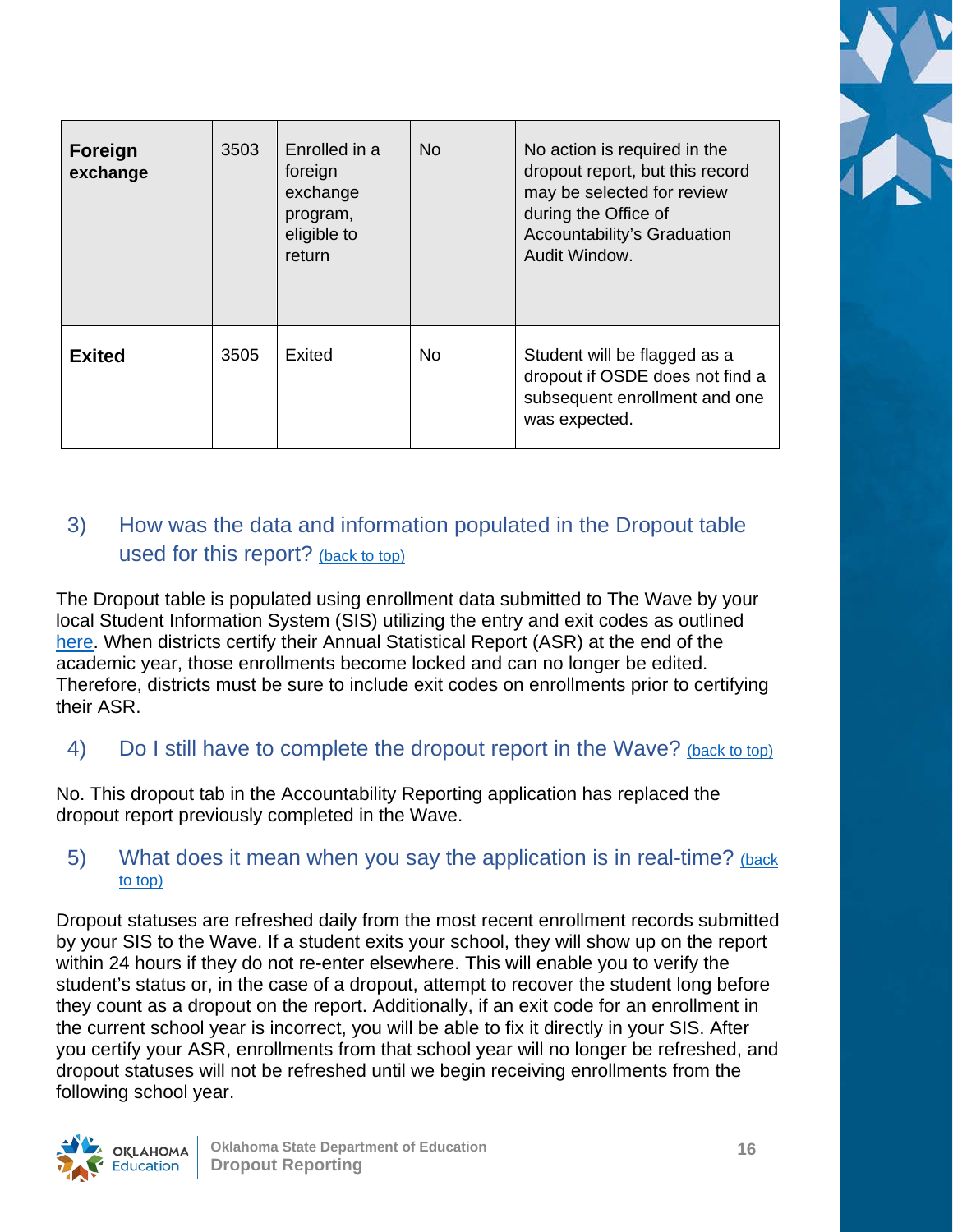### <span id="page-16-0"></span>6) Why does the DVR window have to wait until the FQSR is complete? (back [to top\)](#page-8-0)

Because the dropout period is from October 1 of the previous school year to September 30 of the current school year, enrollments spanning August to October 1 must be certified in the FQSR before being used in dropout determinations. All enrollments that are certified on the FQSR are eligible to be used in dropout calculations based on the business ruled discussed elsewhere in this guidance document.

### 7) My student transferred, graduated, etc. over the summer. I can't create a new enrollment for them, so how do I change their dropout status? (back [to top\)](#page-8-0)

You may submit a DVR during the fall reporting period (beginning of the school year to the last school day in October) for students whose dropout status changes after the last day of the school calendar. Examples of scenarios where a DVR would be accepted include, but are not limited to, transferring out-of-state or to a private school over the summer, graduating over the summer, beginning the new school year in homeschooling, etc.

### <span id="page-16-1"></span>8) The exit code on my student's enrollment record is wrong, how do I fix it? (back [to top\)](#page-8-0)

If you have not yet certified your ASR for the current school year, you may update the exit code in your SIS. It will be reflected in the dropout tab within 24 hours. Once the ASR is certified, enrollment records, including exit codes, are locked and can no longer be updated. Therefore, it is imperative that you review your exit codes before certifying the ASR to ensure they are being reported correctly.

Please remember that you may still submit DVRs for scenarios where you receive new information after the last day of school. For example, if a student was certified on the ASR as exiting on January 4 with a 1927 exit code, you may submit a DVR if you get an out-of-state records request in August even though that student did not finish the year at your school. If you receive the records request if February, then you should update the exit code on the last enrollment prior to certifying the ASR.

### 9) I coded my student as a transfer to another public school in Oklahoma. Why are they being counted as a dropout? (back [to top\)](#page-8-0)

A student coded as transferred may be listed as a dropout because OSDE expects a subsequent enrollment based on the exit code, but one has not been reported. If your exit code indicates they transferred to another public school in Oklahoma (i.e., 1907, 1908, 1919, or 3508) but OSDE did not receive another enrollment through the Wave, then the student will be counted as a dropout unless we receive an enrollment from

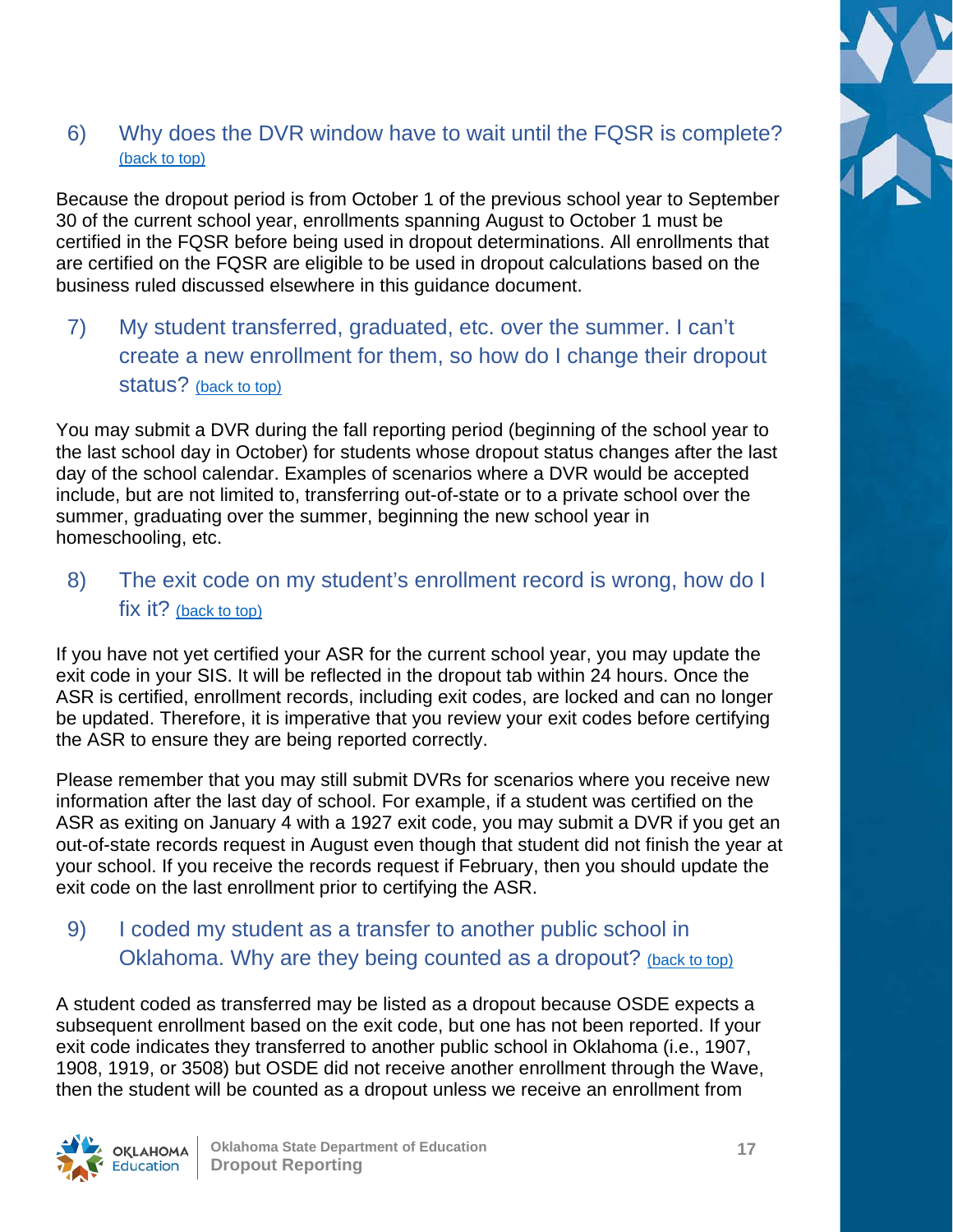

another school on or before October 1. Even if another school sends a records request in anticipation of a student enrolling, they may not always show up. If the student is still displaying as a dropout even after receiving a records request, please double-check with the parent or the school.

If you receive verification from the actual school that they did enroll the student, it is

possible that the new school created a new STN for that student or is having difficulty submitting the enrollment to the WAVE. In that case, please contact Data and Information Systems [\(studentdatainfo@sde.ok.gov\)](mailto:studentdatainfo@sde.ok.gov) for assistance in getting the enrollment resolved. **Note: Due to the number of e-mail the division receives, please obtain documented verification of enrollment from the receiving school prior to emailing.**

If you cannot confirm that the student enrolled in the requesting school, then you will need to change the exit code on the enrollment to reflect what happened with the student. For example, if you find that the student's guardian decided to homeschool instead, you may change the exit code to 1918.

If the transfer occurs between October 1 and the end of your school year, you must make any exit code change prior to certifying your ASR. If the transfer occurs between the start of the school year and September 30, you must make any changes prior to the close of the dropout reporting window (the last business day of October). You may also attempt to recover that student. If the student re-enrolls at your school (or any public school in Oklahoma) prior to October 1, they will no longer be identified as a dropout for your school. If the exit code is not changed and the student is not enrolled in any school by October 1, they will count as a dropout.\*

This new dropout report is in real-time, so if a student exits your school and we do not receive an enrollment from another Oklahoma public school within 24 hours, the student will be flagged as a potential dropout to best inform districts about where their students are and to aid in potential dropout recovery efforts. However, if a student intended to transfer to another public school in Oklahoma, districts are encouraged to wait a week before contacting OSDE to give the new school time to submit the enrollment record.

\*If you receive additional information over the summer that affects dropout status (e.g., an out-of-state records request in July), please see question 6 for guidance.

### <span id="page-17-0"></span>10) Why aren't all the students enrolled at my school during the reporting period included in the report? (back [to top\)](#page-8-0)

The dropout report includes all students whose last enrollment record we have is at your school. Therefore, a student who was enrolled at your school but who transferred to another Oklahoma public school before the end of the reporting period (September 30) would not be included in your school's report.

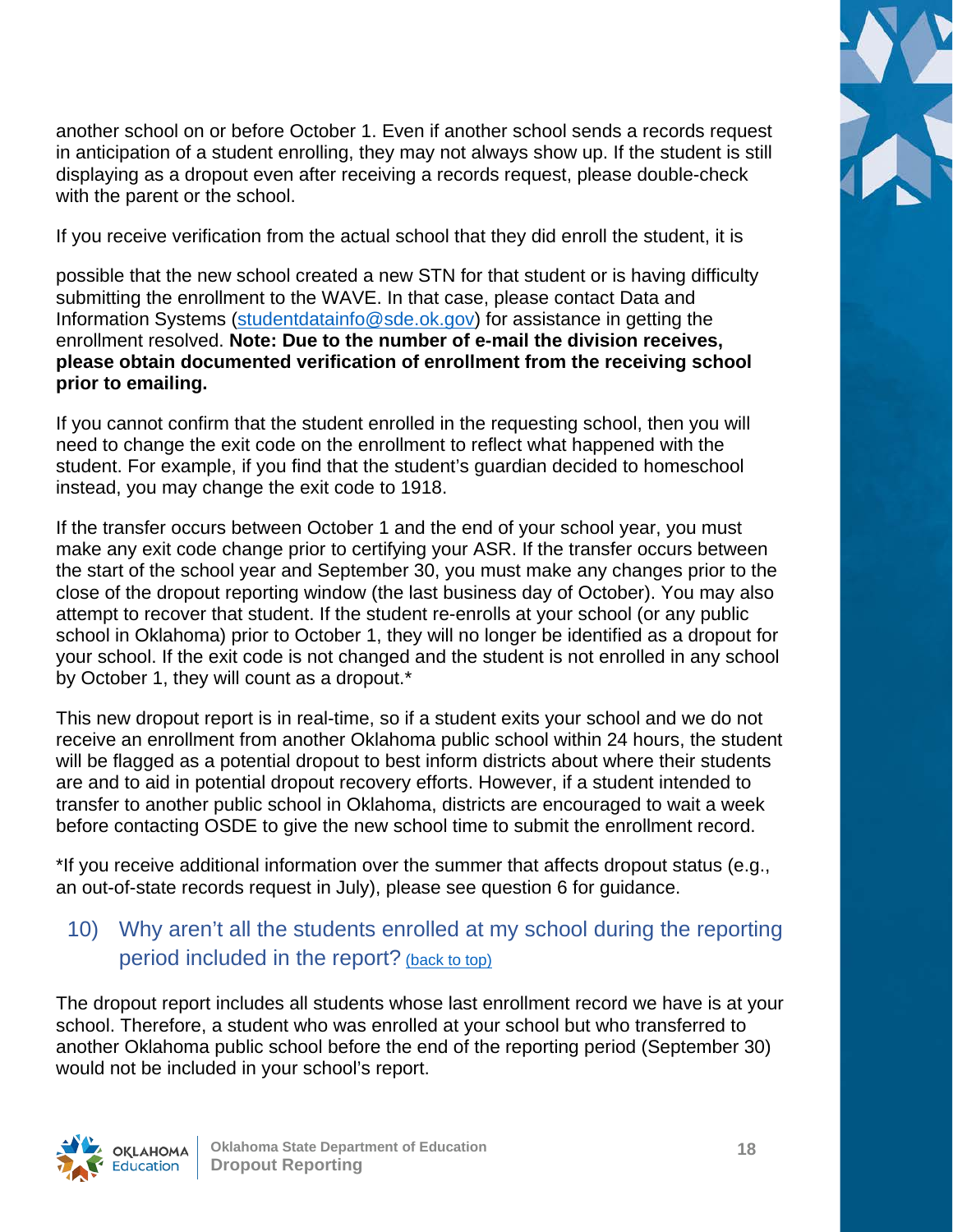

### <span id="page-18-0"></span>11) If I complete a DVR for a high school student in this report, will I have to request another DVR during the Enrollment Graduation Date Review window? [\(back to top\)](#page-8-0)

No. Any DVRs submitted for dropout reporting will be automatically applied to the graduation report unless that student later re-enrolls in your school.

### <span id="page-18-1"></span>12) Why is my DVR button not available? (back [to top\)](#page-8-0)

DVRs are only available during the designated DVR submission period. For dropout reporting, that period is from the beginning of the school year to the last business day of October.

### <span id="page-18-2"></span>13) My DVR status changed to information required status. What do I do? [\(back to top\)](#page-8-0)

OSDE will request additional information only if the request is unclear or incomplete. Please follow the instructions given in OSDE's response to resolve the appeal.

### <span id="page-18-3"></span>14) Why are elementary students showing up as dropouts? (back [to top\)](#page-8-0)

While elementary students are not included as part of the annual dropout report mandated by state statue, there is value for giving for giving schools a tool to monitor the enrollment of elementary students – particularly those with high degrees of mobility – to help ensure they receive requisite education services.

Thus, students in all grades will show up in the dropouts tab if their final enrollment is at your school. If they meet the criteria, they will be flagged as dropouts so you can easily identify them. However, **no action is required** for these students. It is for informational purposes only.

### <span id="page-18-4"></span>15) How can a student be a dropout two years in a row? (back [to top\)](#page-8-0)

If a student drops out and does not have any subsequent enrollments, that student will only be counted as a dropout for the reporting period during which they dropped out. If a student drops out during one reporting period but then has a subsequent enrollment during the next dropout reporting period and proceeds to dropout again, that student would be counted as a dropout for both years.

### <span id="page-18-5"></span>16) Why is a student who was previously not listed as a dropout now showing up as a dropout? (back [to top\)](#page-8-0)

This new dropout tab is in real-time, so if a student is enrolled at your school one day and the next day exits your school and has an exit code that